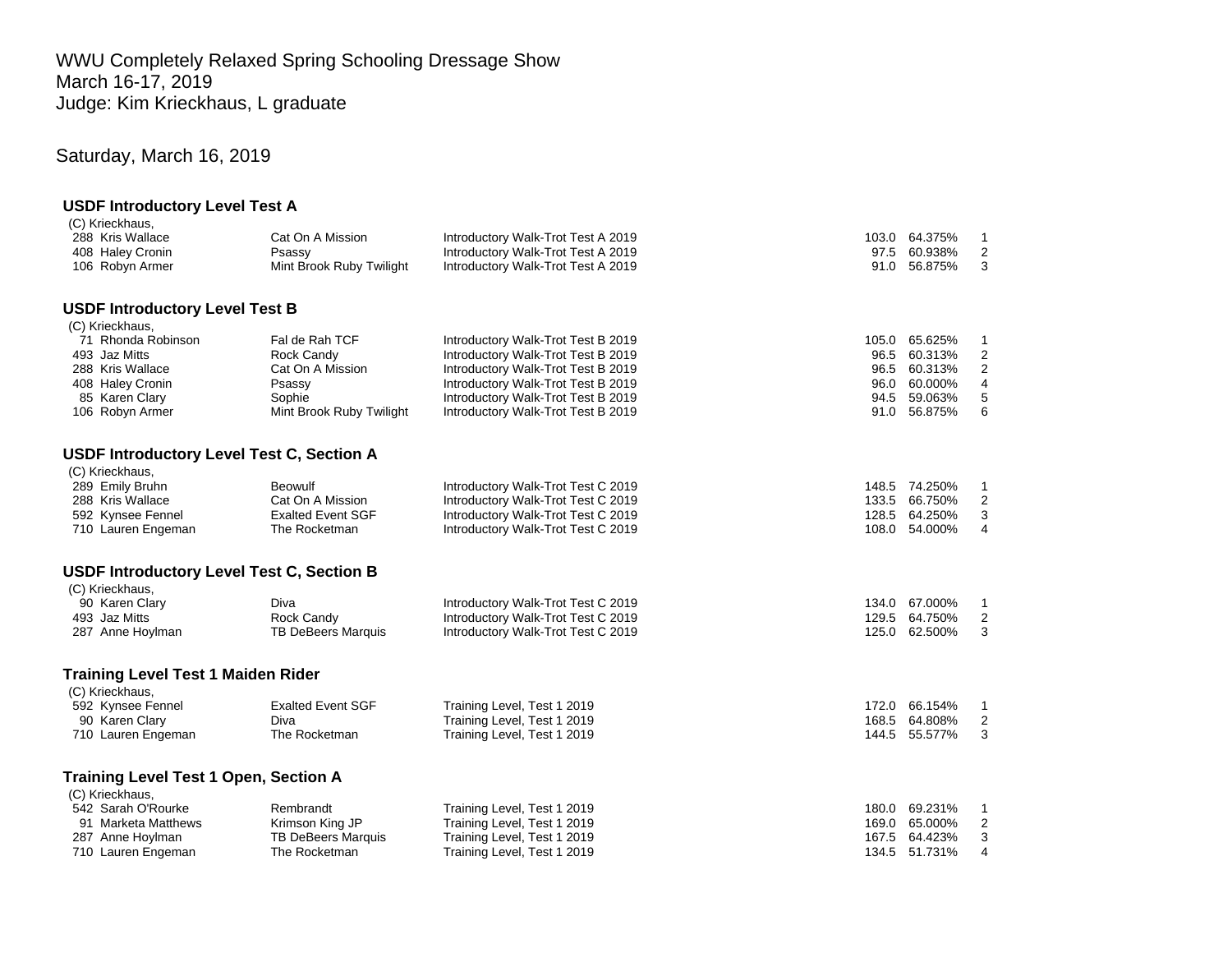### WWU Completely Relaxed Spring Schooling Dressage Show Saturday, March 16, continued

### **Training Level Test 1 Open, Section B**

| (C) Krieckhaus,                              |                          |                             |                  |                  |
|----------------------------------------------|--------------------------|-----------------------------|------------------|------------------|
| 102 Brittany Taake                           | Diamond in the Rough     | Training Level, Test 1 2019 | 169.5 65.192%    | 1                |
| 289 Emily Bruhn                              | <b>Beowulf</b>           | Training Level, Test 1 2019 | 168.0<br>64.615% | $\overline{c}$   |
| 298 Kris Wallace                             | Absolute Lionheart       | Training Level, Test 1 2019 | 150.5 57.885%    | 3                |
| <b>Training Level Test 2 Maiden Horse</b>    |                          |                             |                  |                  |
| (C) Krieckhaus,                              |                          |                             |                  |                  |
| 592 Kynsee Fennel                            | <b>Exalted Event SGF</b> | Training Level, Test 2 2019 | 66.034%<br>191.5 | $\mathbf{1}$     |
| 298 Kris Wallace                             | Absolute Lionheart       | Training Level, Test 2 2019 | 63.966%<br>185.5 | 2                |
| 91 Marketa Matthews                          | Krimson King JP          | Training Level, Test 2 2019 | 176.0 60.690%    | 3                |
| 710 Lauren Engeman                           | The Rocketman            | Training Level, Test 2 2019 | 155.5 53.621%    | $\overline{4}$   |
| <b>Training Level Test 2 Open, Section A</b> |                          |                             |                  |                  |
| (C) Krieckhaus,                              |                          |                             |                  |                  |
| 553 Nicole Overbay                           | Rubinato                 | Training Level, Test 2 2019 | 202.5 69.828%    | $\mathbf{1}$     |
| 473 Morgan Crooks                            | Isildur's Heir           | Training Level, Test 2 2019 | 68.966%<br>200.0 | $\overline{c}$   |
| 102 Brittany Taake                           | Diamond in the Rough     | Training Level, Test 2 2019 | 194.0<br>66.897% | 3                |
| 290 Stephanie Ross                           | Linden                   | Training Level, Test 2 2019 | 183.5 63.276%    | $\overline{4}$   |
| 298 Kris Wallace                             | Absolute Lionheart       | Training Level, Test 2 2019 | 174.5<br>60.172% | 5                |
| 467 Emily Wolf                               | Hacendosa                | Training Level, Test 2 2019 | 169.5 58.448%    | 6                |
| Training Level Test 2 Open, Section B        |                          |                             |                  |                  |
| (C) Krieckhaus,                              |                          |                             |                  |                  |
| 416 Alley Lee                                | Silvano                  | Training Level, Test 2 2019 | 200.5 69.138%    | 1                |
| 289 Emily Bruhn                              | <b>Beowulf</b>           | Training Level, Test 2 2019 | 197.5 68.103%    | $\overline{c}$   |
| 542 Sarah O'Rourke                           | Rembrandt                | Training Level, Test 2 2019 | 188.0<br>64.828% | 3                |
| 401 Emily Borgdering                         | Drachenhart              | Training Level, Test 2 2019 | 181.5 62.586%    | 4                |
| 287 Anne Hoylman                             | TB DeBeers Marquis       | Training Level, Test 2 2019 | 171.0 58.966%    | 5                |
| <b>Training Level Test 3 Open</b>            |                          |                             |                  |                  |
| (C) Krieckhaus,                              |                          |                             |                  |                  |
| 473 Morgan Crooks                            | Isildur's Heir           | Training Level, Test 3 2019 | 202.5 69.828%    | $\mathbf{1}$     |
| 416 Alley Lee                                | Silvano                  | Training Level, Test 3 2019 | 200.5 69.138%    | $\boldsymbol{2}$ |
| 553 Nicole Overbay                           | Rubinato                 | Training Level, Test 3 2019 | 189.5 65.345%    | 3                |
| 467 Emily Wolf                               | Hacendosa                | Training Level, Test 3 2019 | 59.828%<br>173.5 | 4                |
| 290 Stephanie Ross                           | Linden                   | Training Level, Test 3 2019 | 164.5<br>56.724% | 5                |
| 286 Ginalee Howard                           | Gibralter                | Training Level, Test 3 2019 | 162.0 55.862%    | 6                |
| <b>First Level Test 1 Open</b>               |                          |                             |                  |                  |
| (C) Krieckhaus,                              |                          |                             |                  |                  |
| 541 Sarah O'Rourke                           | Sydney                   | First Level, Test 1 2019    | 190.0 65.517%    | $\mathbf{1}$     |
| 423 Heather Klopp                            | Paul Stuart              | First Level, Test 1 2019    | 188.0 64.828%    | $\overline{c}$   |
| 556 Leana Smith                              | Impassif                 | First Level, Test 1 2019    | 182.5 62.931%    | 3                |
|                                              |                          |                             |                  |                  |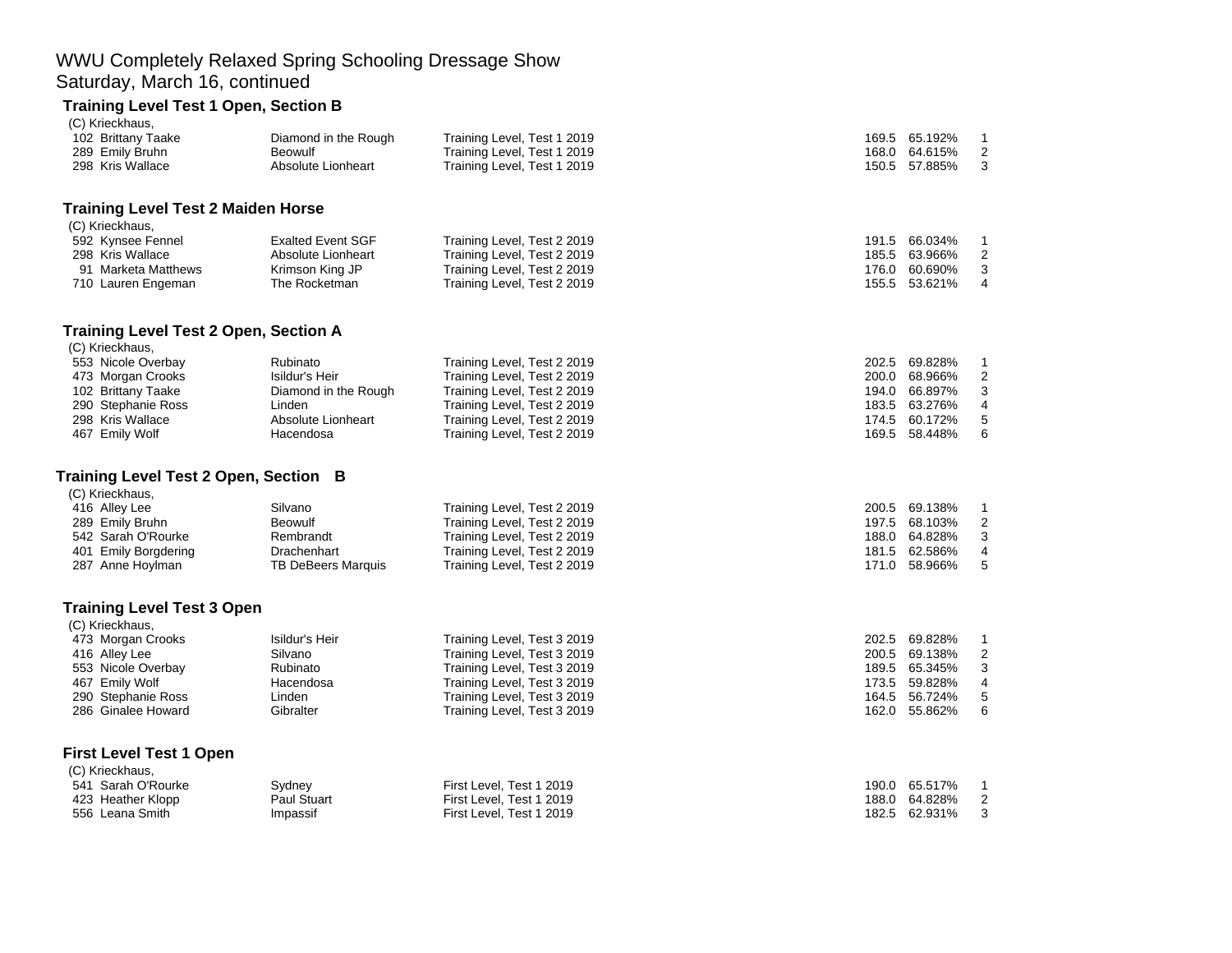## WWU Completely Relaxed Spring Schooling Dressage Show Saturday, March 16, continued **First Level Test 2 Open**

| (C) Krieckhaus,                                                         |                    |                           |       |               |     |
|-------------------------------------------------------------------------|--------------------|---------------------------|-------|---------------|-----|
| 541 Sarah O'Rourke                                                      | Sydney             | First Level, Test 2 2019  | 240.5 | 68.714%       |     |
| 556 Leana Smith                                                         | Impassif           | First Level, Test 2 2019  | 238.0 | 68.000%       | - 2 |
| 423 Heather Klopp                                                       | <b>Paul Stuart</b> | First Level, Test 2 2019  | 235.0 | 67.143%       | - 3 |
| 504 Clare Browning                                                      | Major              | First Level, Test 2 2019  |       | 233.5 66.714% | 4   |
| <b>First Level Test 3 Open</b><br>(C) Krieckhaus,<br>504 Clare Browning | Maior              | First Level, Test 3 2019  | 238.5 | 66.250%       |     |
| <b>Second Level Test 3 Open</b><br>(C) Krieckhaus,                      |                    |                           |       |               |     |
| 197 Marketa Matthews                                                    | Wassail            | Second Level, Test 3 2019 | 270.5 | 64.405%       |     |

# WWU Completely Relaxed Spring Schooling Dressage Show Sunday, March 17, 2019

#### **USDF Introductory Level Test A** (C) Krieckhaus,

|     | 106 Robyn Armer<br>408 Haley Cronin<br>487 Janelle Jeffris<br>468 Britney Boden | Mint Brook Ruby Twilight<br>Psassy<br>Clancy<br>Aftershock | Introductory Walk-Trot Test A 2019<br>Introductory Walk-Trot Test A 2019<br>Introductory Walk-Trot Test A 2019<br>Introductory Walk-Trot Test A 2019 | 107.0<br>95.0<br>94.5<br>94.5 | 66.875%<br>59.375%<br>59.063%<br>59.063% | 2<br>3<br>3    |
|-----|---------------------------------------------------------------------------------|------------------------------------------------------------|------------------------------------------------------------------------------------------------------------------------------------------------------|-------------------------------|------------------------------------------|----------------|
|     | <b>USDF Introductory Level Test B</b>                                           |                                                            |                                                                                                                                                      |                               |                                          |                |
|     | (C) Krieckhaus,                                                                 |                                                            |                                                                                                                                                      |                               |                                          |                |
|     | 71 Rhonda Robinson                                                              | Fal de Rah TCF                                             | Introductory Walk-Trot Test B 2019                                                                                                                   | 119.5                         | 74.688%                                  |                |
|     | 85 Karen Clary                                                                  | Sophie                                                     | Introductory Walk-Trot Test B 2019                                                                                                                   | 101.0                         | 63.125%                                  | 2              |
| 487 | Janelle Jeffris                                                                 | Clancy                                                     | Introductory Walk-Trot Test B 2019                                                                                                                   | 97.0                          | 60.625%                                  | 3              |
|     | 468 Britney Boden                                                               | Aftershock                                                 | Introductory Walk-Trot Test B 2019                                                                                                                   | 90.0                          | 56.250%                                  | $\overline{4}$ |
|     | <b>USDF Introductory Level Test B</b>                                           |                                                            |                                                                                                                                                      |                               |                                          |                |
|     | (C) Krieckhaus,                                                                 |                                                            |                                                                                                                                                      |                               |                                          |                |
|     | 493 Jaz Mitts                                                                   | Rock Candy                                                 | Introductory Walk-Trot Test B 2019                                                                                                                   | 103.5                         | 64.688%                                  | -1             |
|     | 106 Robyn Armer                                                                 | Mint Brook Ruby Twilight                                   | Introductory Walk-Trot Test B 2019                                                                                                                   | 98.0                          | 61.250%                                  | 2              |
|     | 408 Haley Cronin                                                                | Psassy                                                     | Introductory Walk-Trot Test B 2019                                                                                                                   | 92.5                          | 57.813%                                  | 3              |
|     | <b>USDF Introductory Level Test C</b>                                           |                                                            |                                                                                                                                                      |                               |                                          |                |
|     | (C) Krieckhaus,                                                                 |                                                            |                                                                                                                                                      |                               |                                          |                |
|     | 90 Karen Clary                                                                  | Diva                                                       | Introductory Walk-Trot Test C 2019                                                                                                                   | 138.0                         | 69.000%                                  | -1             |
|     | 420 Delaney Barnes                                                              | Drachenhart                                                | Introductory Walk-Trot Test C 2019                                                                                                                   | 118.5                         | 59.250%                                  | 2              |
|     | 493 Jaz Mitts                                                                   | Rock Candy                                                 | Introductory Walk-Trot Test C 2019                                                                                                                   | 117.0                         | 58.500%                                  | 3              |
|     |                                                                                 |                                                            |                                                                                                                                                      |                               |                                          |                |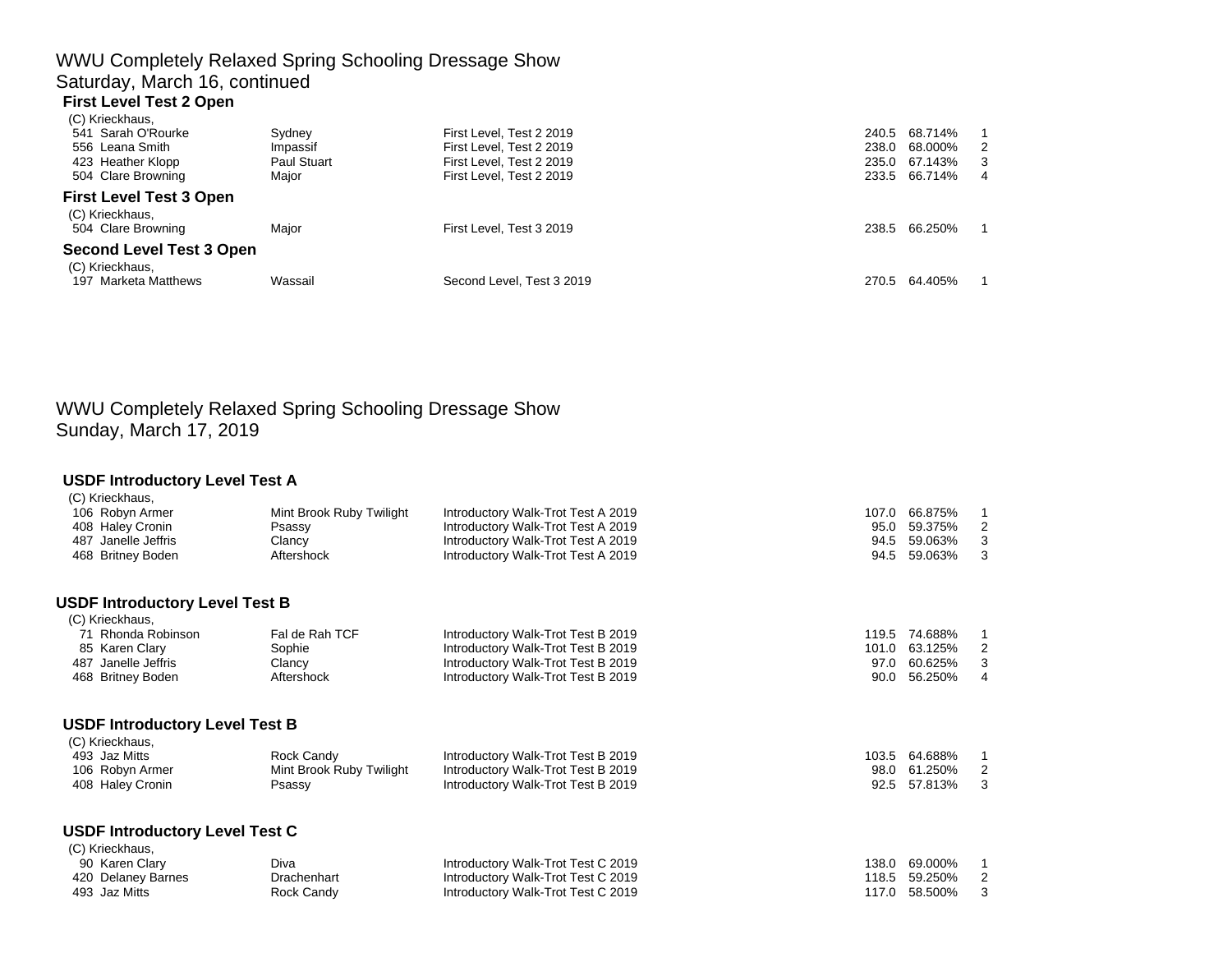### WWU Completely Relaxed Spring Schooling Dressage Show Sunday, March 17, 2019 (continued)

# **Training Level Test 1 Maiden Rider**

| 177.0 68.077%<br>$\mathbf{1}$<br>167.0 64.231%<br>2 |
|-----------------------------------------------------|
|                                                     |
|                                                     |
|                                                     |
|                                                     |
| 182.0 70.000%<br>1                                  |
| 170.0 65.385%<br>$\overline{2}$                     |
| 167.0 64.231%<br>3                                  |
| 3<br>167.0 64.231%                                  |
|                                                     |
|                                                     |
| 188.0 64.828%<br>1                                  |
| 182.0 62.759%<br>$\overline{2}$                     |
| 3<br>179.0 61.724%                                  |
|                                                     |
|                                                     |
| 196.0 67.586%<br>1                                  |
| 196.0 67.586%<br>$\mathbf{1}$                       |
| 192.5 66.379%<br>3                                  |
| $\overline{\mathbf{4}}$<br>182.0 62.759%            |
|                                                     |
|                                                     |
| 204.0 70.345%<br>1                                  |
| 194.5 67.069%<br>2                                  |
| 3<br>185.0 63.793%                                  |
| 170.0 58.621%<br>4                                  |
|                                                     |
|                                                     |
| 193.5 66.724%<br>$\mathbf{1}$                       |
| 187.0 64.483%<br>2                                  |
| 185.5 63.966%<br>3                                  |
| 168.5 58.103%<br>4                                  |
| 5<br>168.0 57.931%                                  |
|                                                     |
|                                                     |
| 209.0 72.069%<br>1                                  |
| 187.0 64.483%<br>2                                  |
| 3<br>180.0 62.069%                                  |
| 168.0 57.931%<br>$\overline{4}$                     |
|                                                     |